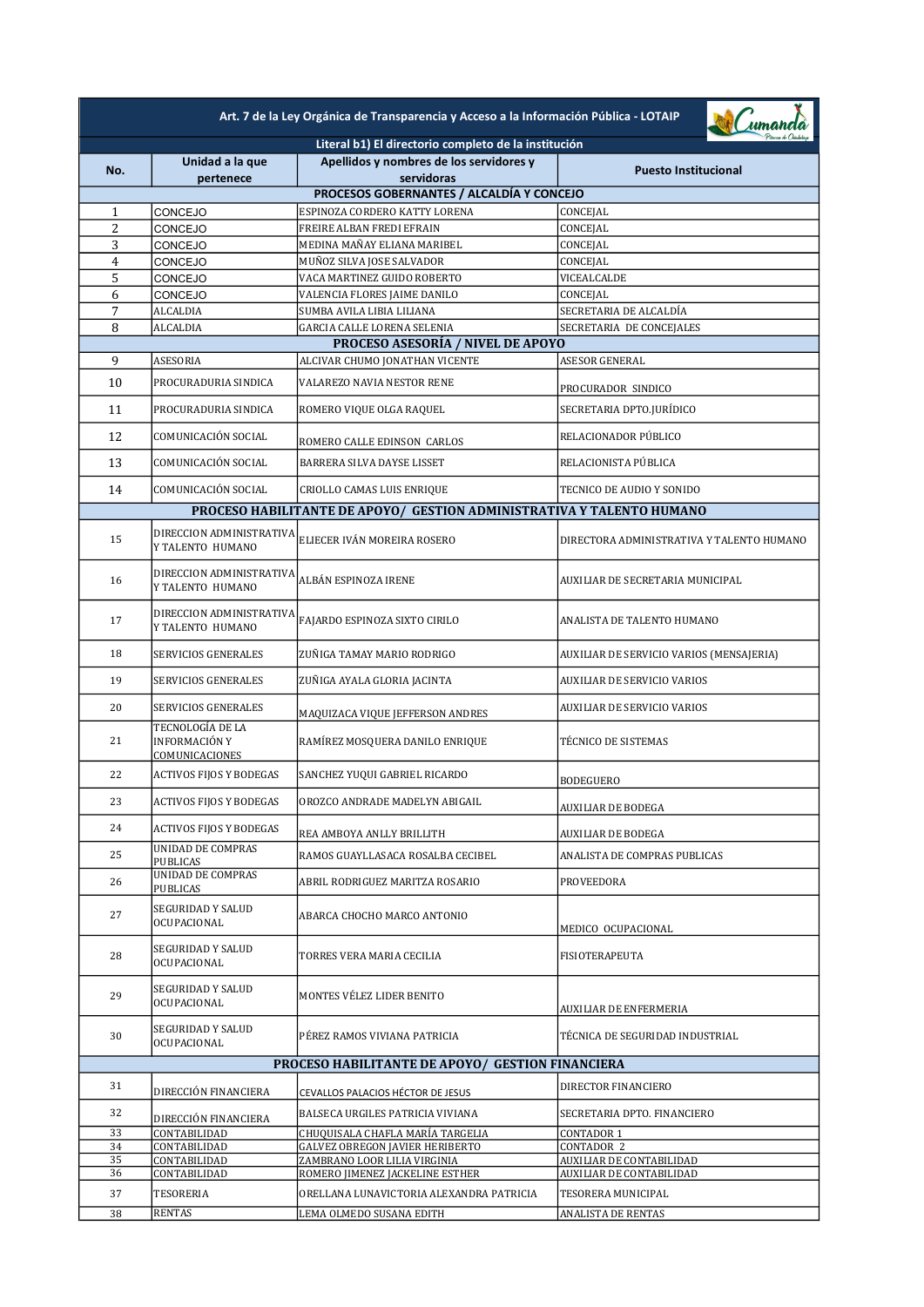| 39       | RECAUDACIÓN                                                                            | LÓPEZ VIQUE EDISON RUBÉN                                                             | <b>RECAUDADOR</b>                  |
|----------|----------------------------------------------------------------------------------------|--------------------------------------------------------------------------------------|------------------------------------|
| 40       | RECAUDACIÓN                                                                            | CABRERA GUERRERO JAIME SEBASTIAN<br>PROCESO HABILITANTE DE APOYO/ SECRETARIA GENERAL | <b>AUXILIAR DE RECAUDACIONES</b>   |
| 41       | SECRETARIO GENERAL                                                                     | SILVA ESPINOZA JESSICA VIVIANA                                                       | SECRETARIA DE CONCEJO              |
|          |                                                                                        | PROCESOS AGREGADORES DE VALOR / GESTION DE PLANIFICACION IyDI                        |                                    |
| 42       | DIRECCION DE<br>PLANIFICACIÓN<br><b>INSTITUCIONAL Y</b><br>DESARROLLO<br>INSTITUCIONAL | MONTECÉ VILLAMAR NARCISO BOLIVAR                                                     | DIRECTOR DE PLANIFICCION           |
| 43       | DIRECCION DE<br>PLANIFICACIÓN<br><b>INSTITUCIONAL Y</b><br>DESARROLLO<br>INSTITUCIONAL | PESANTES VALDIVIESO CARLA ANDREA                                                     | SECRETARIA DE PLANIFICCION         |
| 44       | PLANEAMIENTO URBANO Y<br><b>ORDENAMIENTO</b><br>TERRITORIAL                            | GUAMÁN ILBAY JOSÉ LUIS                                                               | ARQUITECTO                         |
| 45       | <b>ESTUDIOS Y PROYECTOS</b>                                                            | GAVILANES CASTILLO CRISTIAN FABRICIO                                                 | DISEÑADOR ESTRUCTURAL              |
| 46       | <b>ESTUDIOS Y PROYECTOS</b>                                                            | CABEZAS ARÉVALO FLAVIO FRANKLIN                                                      | TÉCNIICO DE PROYECTOS              |
| 57       | <b>ESTUDIOS Y PROYECTOS</b>                                                            | MEDINA SALAZAR KATHERINE MAITE                                                       | TÉCNIICO DE PROYECTOS              |
| 48       | FISCALIZACIÓN                                                                          | RIOS ABRIL PABLO GEOVANNY                                                            | FISCALIZADOR                       |
| 49       | AVALÚOS Y CATASTROS                                                                    | VILLA UVIDIA ANTONIO GUSTAVO                                                         | <b>IEFE DE AVALUOS Y CATASTROS</b> |
| 50       | AVALÚOS Y CATASTROS                                                                    | VILLAGOMEZ COBOS ELVIA MARIETA                                                       | AUXILIAR DE AVALUOS Y CATASTROS    |
| 51       | AVALÚOS Y CATASTROS                                                                    | CAZORLA ARMAS JORGE ALEJANDRO                                                        | AUXILIAR DE AVALUOS Y CATASTROS    |
| 52       | AVALÚOS Y CATASTROS                                                                    | URGILES ZAVALA ROBINSON XAVIER                                                       | TOPÓGRAFO                          |
| 53       | TRANSPORTE TERRESTRE,<br>TRANSITO Y SEGURIDAD VIAL                                     | CUADRADO FLORES GEOVANNY MARCELO                                                     | JEFE DE MATRICULACIÓN UTTTSVM      |
| 54       | TRANSPORTE TERRESTRE,<br>TRANSITO Y SEGURIDAD VIAL                                     | DOMINGUEZ MIÑO MAGALY PIEDAD                                                         | DIGITADORA UTTTSVM                 |
| 55       | TRANSPORTE TERRESTRE,<br>TRANSITO Y SEGURIDAD VIAL                                     | DELGADO MOREIRA MARIA SOLEDAD                                                        | SECRETARIA DE UTTTSVM              |
| 56       | TRANSPORTE TERRESTRE,<br>TRANSITO Y SEGURIDAD VIAL                                     | RUILOVA CURAY PEDRO MARCIAL                                                          | REVISOR VEHICULAR UTTTSVM          |
|          |                                                                                        | PROCESO HABILITANTE DE APOYO / GESTIÓN DE OBRAS PÚBLICAS Y VIALIDAD URBANA           |                                    |
| 57       | DIRECCIÓNDE OBRAS<br>PÚBLICAS Y VIALIDAD<br><b>URBANA</b>                              | QUINTANILLA ARMIJO SHIRLEY YESENIA                                                   | DIRECTORA DE OBRAS PUBLICAS        |
| 58       | DIRECCIÓNDE OBRAS<br>PÚBLICAS Y VIALIDAD<br>URBANA                                     | MORALES CASTILLO MARÍA DIANA                                                         | SSECRETARIIA DE OBRAS PUBLICAS     |
| 59       | FISCALIZACIÓN                                                                          | ULLOA REYES MILTON RUBEN                                                             | FISCALIZADOR                       |
| 60<br>61 | FISCALIZACIÓN<br>FISCALIZACIÓN                                                         | MITA TIXI MARITZA LORENA                                                             | FISCALIZADORA<br>FISCALIZADORA     |
| 62       | CONSTRUCCIÓN Y<br>MANTENIMIENTO DE<br>INFRAESTRUCTURA FÍSICA                           | NARVÁEZ PEÑA HENRY DARWIN<br>CABRERA PINEDA MANUEL AURELIO                           | OPERADOR DE LA MOTONIVELADORA      |
| 63       | CONSTRUCCIÓN Y<br>MANTENIMIENTO DE<br>INFRAESTRUCTURA FÍSICA                           | ESPINOZA BASTIDAS EDISON DANIEL                                                      | OPERADOR RETROEXCAVADORA           |
| 64       | CONSTRUCCIÓN Y<br>MANTENIMIENTO DE<br>INFRAESTRUCTURA FÍSICA                           | GARCÍA BELTRÁN WILSON GEOVANY                                                        | OPERADOR RETROEXCAVADORA           |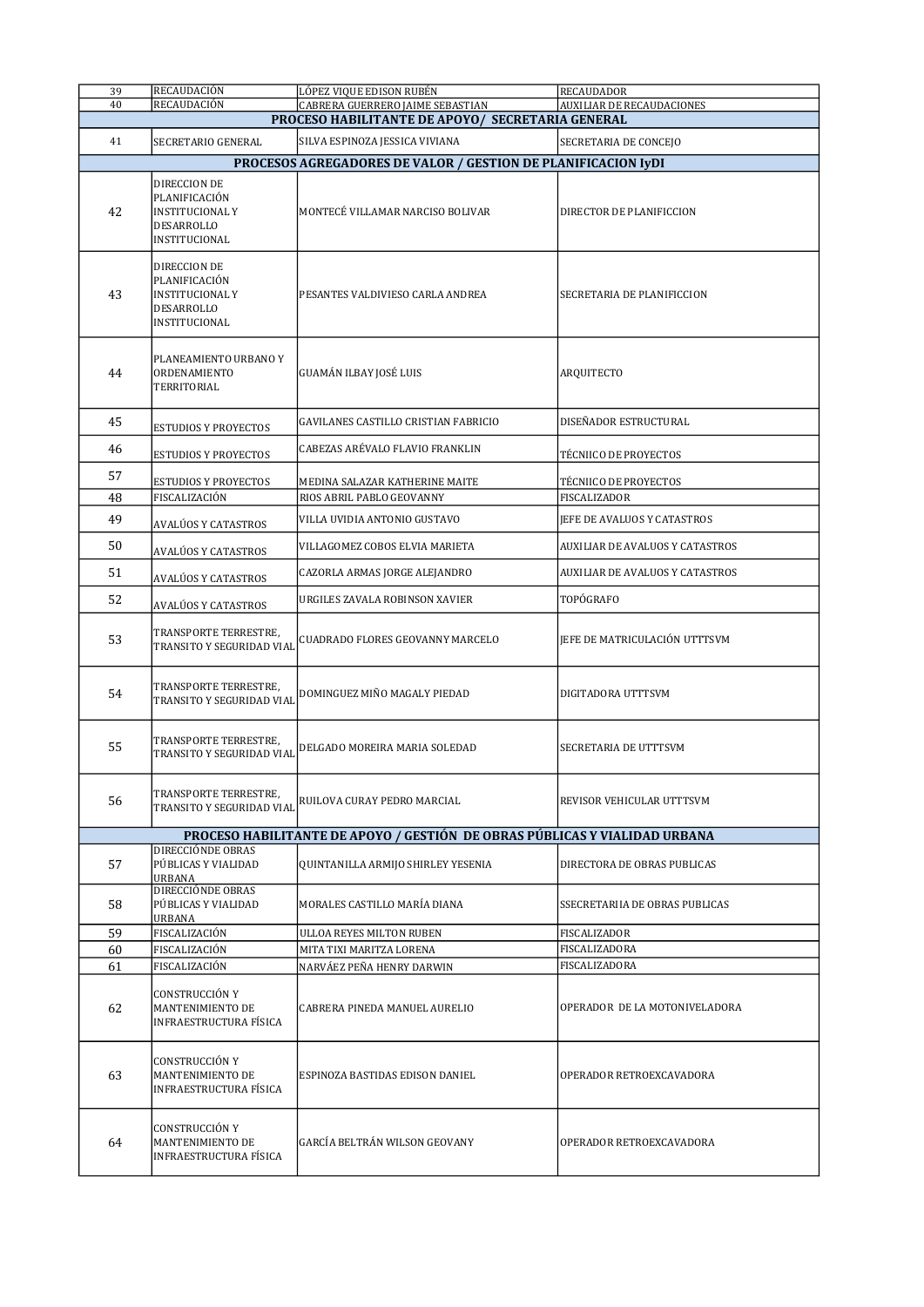| 65     | CONSTRUCCIÓN Y<br>MANTENIMIENTO DE<br>INFRAESTRUCTURA FÍSICA               | SAMANIEGO BAZANTES OSCAR SAÚL        | OPERADOR RETROEXCAVADORA |
|--------|----------------------------------------------------------------------------|--------------------------------------|--------------------------|
| 66     | CONSTRUCCIÓN Y<br>MANTENIMIENTO DE<br><b>INFRAESTRUCTURA FÍSICA</b>        | ZAMBRANO ACURIO EDGAR EDUARDO        | OPERADOR RE RODILLO      |
| 67     | <b>CONSTRUCCIÓN Y</b><br>MANTENIMIENTO DE<br><b>INFRAESTRUCTURA FÍSICA</b> | BARBA DELGADO VICTOR JESÚS           | <b>CHOFER MUNICIPAL</b>  |
| 68     | DIRECCIÓN DE OBRAS<br>PUBLICAS                                             | BARBA DELGADO VICTOR JESÚS           | <b>CHOFER MUNICIPAL</b>  |
| 69     | CONSTRUCCIÓN Y<br>MANTENIMIENTO DE<br><b>INFRAESTRUCTURA FÍSICA</b>        | PAREDES OBREGON DANY MARCELO         | <b>CHOFER MUNICIPAL</b>  |
| 70     | <b>CONSTRUCCIÓN Y</b><br>MANTENIMIENTO DE<br>INFRAESTRUCTURA FÍSICA        | CAZCO LEMACHE EDITHON EDUARDO        | <b>CHOFER MUNICIPAL</b>  |
| 71     | CONSTRUCCIÓN Y<br>MANTENIMIENTO DE<br><b>INFRAESTRUCTURA FÍSICA</b>        | <b>CURILLO JOSÉ MODESTO</b>          | <b>CHOFER MUNICIPAL</b>  |
| 72     | CONSTRUCCIÓN Y<br>MANTENIMIENTO DE<br>INFRAESTRUCTURA FÍSICA               | FLORES ALDAZ CRISTIAN EDUARDO        | <b>CHOFER MUNICIPAL</b>  |
| 73     | CONSTRUCCIÓN Y<br>MANTENIMIENTO DE<br>INFRAESTRUCTURA FÍSICA               | GALARZA PARRA ABDON SALOMÓN          | <b>CHOFER MUNICIPAL</b>  |
| 74     | ADMINISTRACIÓN GENERAL                                                     | GAVILANEZ MUÑOZ ANGEL JEREMIAS       | <b>CHOFER MUNICIPAL</b>  |
| 75     | ADMINISTRACIÓN GENERAL                                                     | PILCO MONTESDEOCA OCTAVIANO ECUADOR  | <b>CHOFER MUNICIPAL</b>  |
| 76     | CONSTRUCCIÓN Y<br>MANTENIMIENTO DE<br>INFRAESTRUCTURA FÍSICA               | TAPIA AREVALO HECTOR HUGO            | <b>CHOFER MUNICIPAL</b>  |
| $77\,$ | DIRECCIÓN DE OBRAS<br><b>PUBLICAS</b>                                      | VELASCO VINUEZA JOSÉ LUIS            | CHOFER MUNICIPAL         |
| 78     | ADMINISTRACIÓN GENERAL                                                     | <b>GONZÁLEZ CALLE JAVIER ENRIQUE</b> | MAESTRO DE OBRA          |
| 79     | CONSTRUCCIÓN Y<br>MANTENIMIENTO DE<br>INFRAESTRUCTURA FÍSICA               | CURICAMA AUCANSELA LUIS ALBERTO      | MAESTRO ALBAÑIL          |
| 80     | CONSTRUCCIÓN Y<br>MANTENIMIENTO DE<br>INFRAESTRUCTURA FÍSICA               | MAQUISACA MAQUISACA ROBINSON WILMO   | ALBAÑIL                  |
| 81     | CONSTRUCCIÓN Y<br>MANTENIMIENTO DE<br>INFRAESTRUCTURA FÍSICA               | QUITO CUENCA CLEVER JOSE             | ALBAÑIL                  |
| 82     | CONSTRUCCIÓN Y<br>MANTENIMIENTO DE<br>INFRAESTRUCTURA FÍSICA               | HURTADO CULCAY ELADIO GERARDO        | <b>JORNALERO</b>         |
| 83     | CONSTRUCCIÓN Y<br>MANTENIMIENTO DE<br>INFRAESTRUCTURA FÍSICA               | UZHCA CHUCAY FARQUER NERCILLO        | JORNALERO                |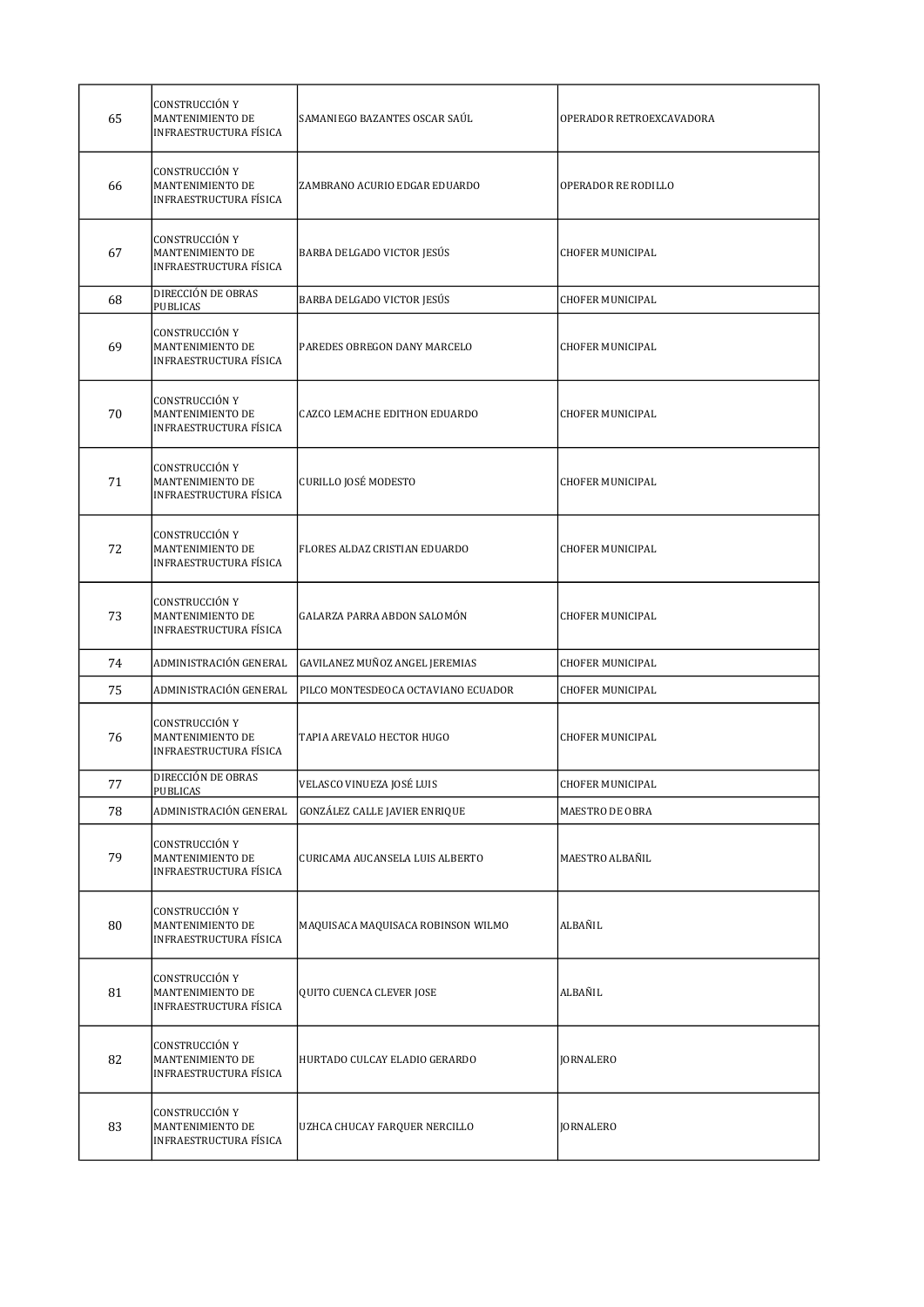| 84  | CONSTRUCCIÓN Y<br>MANTENIMIENTO DE<br><b>INFRAESTRUCTURA FÍSICA</b> | MACARIO MARCONI POZO CELA          | <b>MAESTRO DE OBRA</b>                                   |
|-----|---------------------------------------------------------------------|------------------------------------|----------------------------------------------------------|
| 85  | CONSTRUCCIÓN Y<br>MANTENIMIENTO DE<br><b>INFRAESTRUCTURA FÍSICA</b> | SARMIENTO GAVILANES GUIDO SANTIAGO | <b>JORNALERO</b>                                         |
| 86  | CONSTRUCCIÓN Y<br>MANTENIMIENTO DE<br>INFRAESTRUCTURA FÍSICA        | LAZO BARRERA LUIS ROBERTO          | ALBAÑIL                                                  |
| 87  | CONSTRUCCIÓN Y<br>MANTENIMIENTO DE<br>INFRAESTRUCTURA FÍSICA        | MENDOZA CHICA DIEGO SERGIO         | <b>JORNALERO</b>                                         |
| 88  | CONSTRUCCIÓN Y<br>MANTENIMIENTO DE<br>INFRAESTRUCTURA FÍSICA        | PEÑA SORNOZA WILLIAN GASTON        | <b>JORNALERO</b>                                         |
| 89  | CONSTRUCCIÓN Y<br>MANTENIMIENTO DE<br>INFRAESTRUCTURA FÍSICA        | GUARANGO TAPIA EDISSON RIGOBERTO   | <b>JORNALERO</b>                                         |
| 90  | CONSTRUCCIÓN Y<br>MANTENIMIENTO DE<br>INFRAESTRUCTURA FÍSICA        | SANTILLAN CUADRADO JHONATAN OMAR   | ALBAÑIL                                                  |
| 91  | CONSTRUCCIÓN Y<br>MANTENIMIENTO DE<br>INFRAESTRUCTURA FÍSICA        | BERRONES TENESACA GILBERT HABACU   | <b>JORNALERO</b>                                         |
| 92  | CONSTRUCCIÓN Y<br>MANTENIMIENTO DE<br>INFRAESTRUCTURA FÍSICA        | CACERES VASQUEZ ISMAEL PATRICIO    | <b>JORNALERO</b>                                         |
| 93  | CONSTRUCCIÓN Y<br>MANTENIMIENTO DE<br>INFRAESTRUCTURA FÍSICA        | QUIROZ VELEZ LUIS JAVIER           | <b>IORNALERO</b>                                         |
| 94  | CONSTRUCCIÓN Y<br>MANTENIMIENTO DE<br>INFRAESTRUCTURA FÍSICA        | ARRELLANO GUERRA JORGE DAVID       | <b>JORNALERO</b>                                         |
| 95  | CONSTRUCCIÓN Y<br>MANTENIMIENTO DE<br>INFRAESTRUCTURA FÍSICA        | ARRELLANO LOVATO JOSE SERGIO       | MAESTRO DE OBRA                                          |
| 96  | BERRONES SILVA WILSON<br>TANCREDO                                   | SUPERVISOR DE MAQUINARIA           | CONTROL DE MAQUINARIA                                    |
| 97  | BELTRÁN VÁSQUEZ MANUEL<br>ANTONIO                                   | MECÁNICO SOLDADOR                  | CONTROL DE MAQUINARIA                                    |
| 98  | REINO CAZORLA<br>WELLINGTON STALYN                                  | AUXILIAR DE MECANICA               | CONTROL DE MAQUINARIA                                    |
|     |                                                                     |                                    |                                                          |
| 99  | DIRECCION DE AMBIENTE,<br>AREAS VERDES, CULTURA Y<br>TURISMO        | LUMBI CHIMBO CARLOS ENRIQUE        | DIRECTOR DE AMBIENTE, AREAS VERDES, CULTURA Y<br>TURISMO |
| 100 | DIRECCION DE AMBIENTE,<br>AREAS VERDES, CULTURA Y<br>TURISMO        | ALARCON GALEAS LUIS OCTAVIO        | TECNICO DE MEDIO AMBIENTE                                |
| 101 | DIRECCION DE AMBIENTE,<br>AREAS VERDES, CULTURA Y<br>TURISMO        | ALULEMA TIXI SEGUNDO MANUEL        | FUMIGADOR                                                |
| 102 | DIRECCION DE AMBIENTE,<br>AREAS VERDES, CULTURA Y<br>TURISMO        | BORJA AVENDAÑO ANGEL HUMBERTO      | JARDINERO                                                |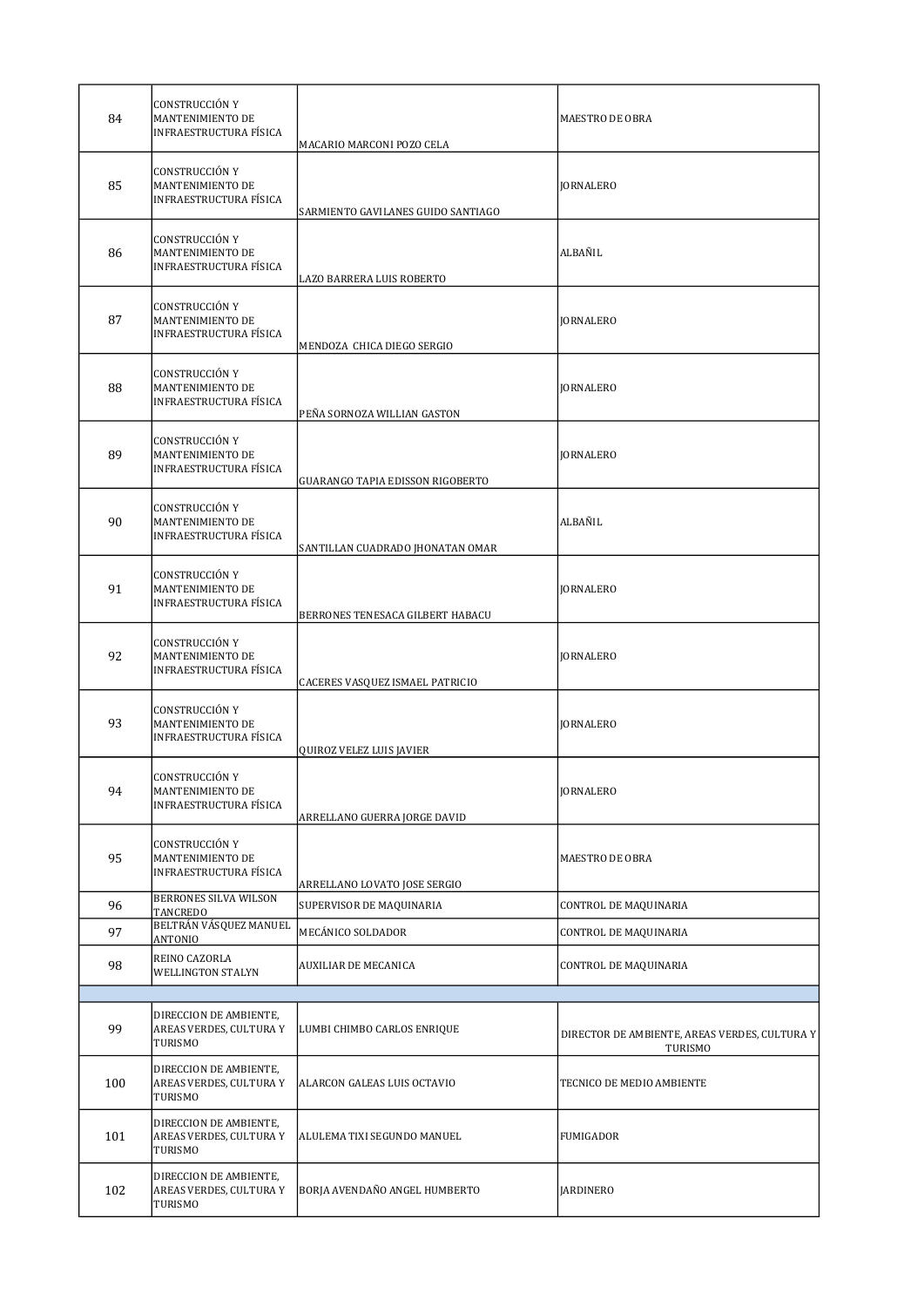| 103 | DIRECCION DE AMBIENTE,<br>AREAS VERDES, CULTURA Y<br>TURISMO | MAÑAY MAÑAY NAPO ESTUARDO                  | JARDINERO                          |
|-----|--------------------------------------------------------------|--------------------------------------------|------------------------------------|
| 104 | DIRECCION DE AMBIENTE,<br>AREAS VERDES, CULTURA Y<br>TURISMO | PICHISACA GUAMAN SILVIO ROBERTO            | <b>JARDINERO</b>                   |
| 105 | DIRECCION DE AMBIENTE,<br>AREAS VERDES, CULTURA Y<br>TURISMO | SALAZAR MERINO GUIDO CLEMENTE              | <b>JARDINERO</b>                   |
| 106 | DIRECCION DE AMBIENTE,<br>AREAS VERDES, CULTURA Y<br>TURISMO | MOROCHO YANEZ CESAR PAUL                   | <b>JARDINERO</b>                   |
| 107 | DIRECCION DE AMBIENTE,<br>AREAS VERDES, CULTURA Y<br>TURISMO | REA MEDINA ISRRAEL EMILIANO                | <b>JARDINERO</b>                   |
| 108 | <b>ACCION SOCIAL</b>                                         | CEPEDA CURICAMA DORIS MERCEDES             | SECRETARIA DE DESARROLLO SOCIAL    |
| 109 | <b>CULTURA PATRIMONIO Y</b><br><b>TURISMO</b>                | ESPINOZA FREIRE LEONOR ODERAI              | <b>BIBLIOTECARIA</b>               |
| 110 | TURISMO                                                      | OÑATE BASTIDAS JOSÉ GABRIEL                | TECNICO DE TURISMO                 |
| 111 | COMISARIA MUNICIPAL                                          | PUMA SAYAY JENNY PILAR                     | COMISARIA MUNICIPAL                |
| 112 | COMISARIA MUNICIPAL                                          | TORRES ALVAREZ WALTER HERNÁN               | ADMINISTRADOR DEL MERCADO          |
| 113 | COMISARIA MUNICIPAL                                          | VICUÑA URGILES RUBÉN DARIO                 | SUPERVISOR DE GUADIAS              |
| 114 | COMISARIA MUNICIPAL                                          | TAMAY ORDOÑEZ LUIS ANTONIO                 | POLICÍA MUNICIPAL                  |
| 115 | COMISARIA MUNICIPAL                                          | QUINCHE MURUSUMBAY JUAN JOSE               | POLICÍA MUNICIPAL                  |
| 116 | COMISARIA MUNICIPAL                                          | YANEZ MEJIA RICHAR DANILO                  | POLICÍA MUNICIPAL                  |
| 117 | COMISARIA MUNICIPAL                                          | CAZCO SOLIS BRANDON JOHAN                  | POLICÍA MUNICIPAL                  |
| 118 | COMISARIA MUNICIPAL                                          | OROZCO BASTIDAS LEONEL WILINTON            | POLICÍA MUNICIPAL                  |
| 119 | COMISARIA MUNICIPAL                                          | CUADRADO ESPINOZA EDUARDO FLAVIO           | POLICÍA MUNICIPAL                  |
| 120 | COMISARIA MUNICIPAL                                          | ESPINOZA ESPINOZA WASHINGTON WILFRIDO      | POLICÍA MUNICIPAL                  |
| 121 | COMISARIA MUNICIPAL                                          | <b>GAVILANES CONSTANTE CARLOS FERNANDO</b> | POLICÍA MUNICIPAL                  |
| 122 | COMISARIA MUNICIPAL                                          | ORDOÑEZ RUIZ JOSÉ FERNANDO                 | POLICÍA MUNICIPAL                  |
| 123 | COMISARIA MUNICIPAL                                          | HARO SANTILLÁN JUAN ALCIDES                | POLICÍA MUNICIPAL                  |
| 124 | COMISARIA MUNICIPAL                                          | NAVAS SANTANDER WILMAN RENÉ                | POLICÍA MUNICIPAL                  |
| 125 | COMISARIA MUNICIPAL                                          | PALACIOS MORA MANUEL OSWALDO               | POLICÍA MUNICIPAL                  |
| 126 | COMISARIA MUNICIPAL                                          | RUIZ VERGARA HUGO ALEJANDRO                | POLICÍA MUNICIPAL                  |
| 127 | COMISARIA MUNICIPAL                                          | SORNOZA MACÍAS MANUEL DE LA CRUZ           | POLICÍA MUNICIPAL                  |
| 128 | COMISARIA MUNICIPAL                                          | VERDEZOTO CRESPO WIDMAN ALFREDO            | POLICÍA MUNICIPAL                  |
| 129 | COMISARIA MUNICIPAL                                          | CORTES CORTÉS JAIRO ANTONIO                | POLICÍA MUNICIPAL                  |
| 130 | MIEMBROS DE LA JUNTA DE<br>PROTECCION DE DERECHOS            | MOYA CISNEROS IRLANDA DE PILAR             | MIEMBRO JCPDNA                     |
| 131 | MIEMBROS DE LA JUNTA DE<br>PROTECCION DE DERECHOS            | VALLEJO SALAN ELVIA FABIOLA                | MIEMBRO JCPDNA                     |
| 132 | MIEMBROS DE LA JUNTA DE<br>PROTECCION DE DERECHOS            | VEGA AVEROS JORGE GEOVANNY                 | MIEMBRO JCPDNA                     |
| 133 | REGISTRO DE LA PROPIEDAD                                     | ALMEIDA INCA EDGAR BAYRON                  | REGISTRADOR DE LA PROPIEDAD E      |
| 134 | REGISTRO DE LA PROPIEDAD                                     | SANTILLAN HARO NARCISA ROSA                | INCRIPTORA . CERTIFICADORA DEL R.P |
| 135 | REGISTRO DE LA PROPIEDAD                                     | LÓPEZ ORELLANA GLADYS MARINA               | CERTIFICADORA DEL R.P.             |
| 136 | REGISTRO DE LA PROPIEDAD                                     | ROMERO JIMENEZ ELIZABETH ZULY              | SECRETARIA DEL REGISTRO P.         |